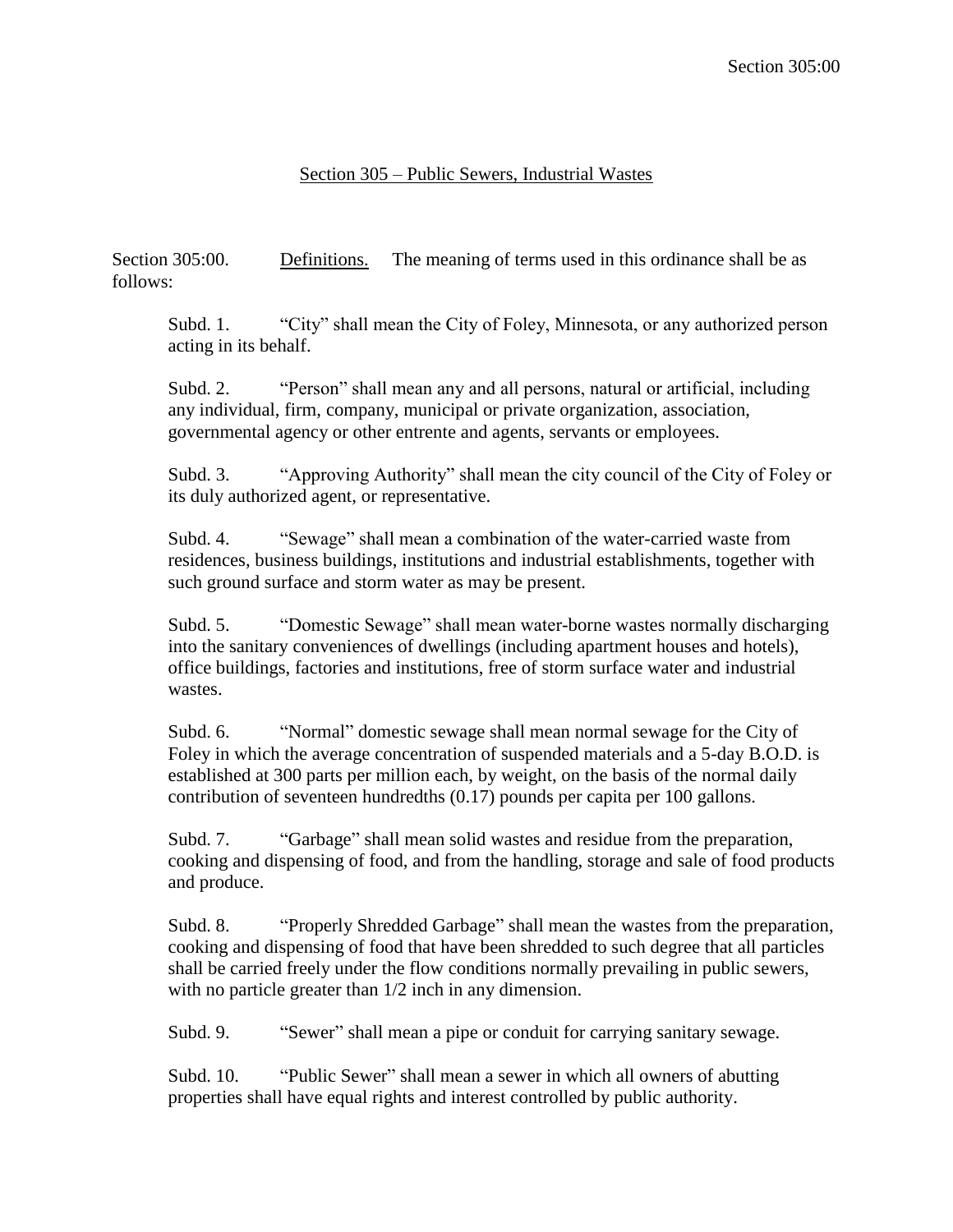Subd. 11. "Sanitary Sewer" shall mean a sewer that conveys sewage or industrial wastes or a combination of both, and into which storm, surface and ground waters or unpolluted industrial wastes are not intentionally passed.

Subd. 12. "Storm Sewer or Storm Drain" shall mean a sewer which carries storm and surface waters and drainage but excludes sewage and polluted industrial wastes.

Subd. 13. "Sewerage Works" shall mean all facilities for collecting, pumping, treating and disposing of sewage and industrial wastes and would include sewage, as well as the sewage treatment facilities.

Subd. 14. "Collection System" shall mean the system of sewers and appurtenances for the collection, transportation and pumping of sewage and industrial wastes.

Subd. 15. "Sewage Treatment Facilities" shall mean any city owned facility, devices and structures used for receiving and treating sewage from the city sanitary sewer system.

Subd. 16. "pH" shall mean the logarithm (base 10) of the reciprocal of the hydrogen ion concentration expressed in moles per liter. It shall be determined by one of the procedures outlined in "Standard Methods."

Subd. 17. "B.O.D." shall mean the quantity of oxygen expressed in parts per million by weight, utilized in the bio-chemical oxidation of organic matter under standard laboratory conditions for five days at a temperature of 20 degrees Centigrade. The laboratory determinations shall be made in accordance with procedures set forth in "Standard Methods."

Subd. 18. "Suspended Solids" shall mean solids that either float on the surface of, or are in suspension in water, sewage, or other liquids, and which are removable by a laboratory filtration device. Quantitative determination of suspended solids shall be made in accordance with procedures set forth in "Standard Methods."

Subd. 19. "Unpolluted Water or Waste" shall mean water or waste containing none of the following: free of emulsified grease or oil; acids or alkalis; phenols or other substances imparting taste and odor in receiving water; toxic or poisonous substances in suspension; colloidal state or solution and noxious or otherwise obnoxious odorous gases. It shall contain not more than 10 parts per million each of suspended solids and B.O.D. The color shall not exceed fifty parts per million.

Subd. 20. "Standard Methods" shall mean the examination and analytical procedures set forth in the latest Edition at the time of analysis of "Standard Methods for the Examination of Water and Sewage" as prepared, approved and published jointly by the American Public Health Association and the Water Pollution Control Federation.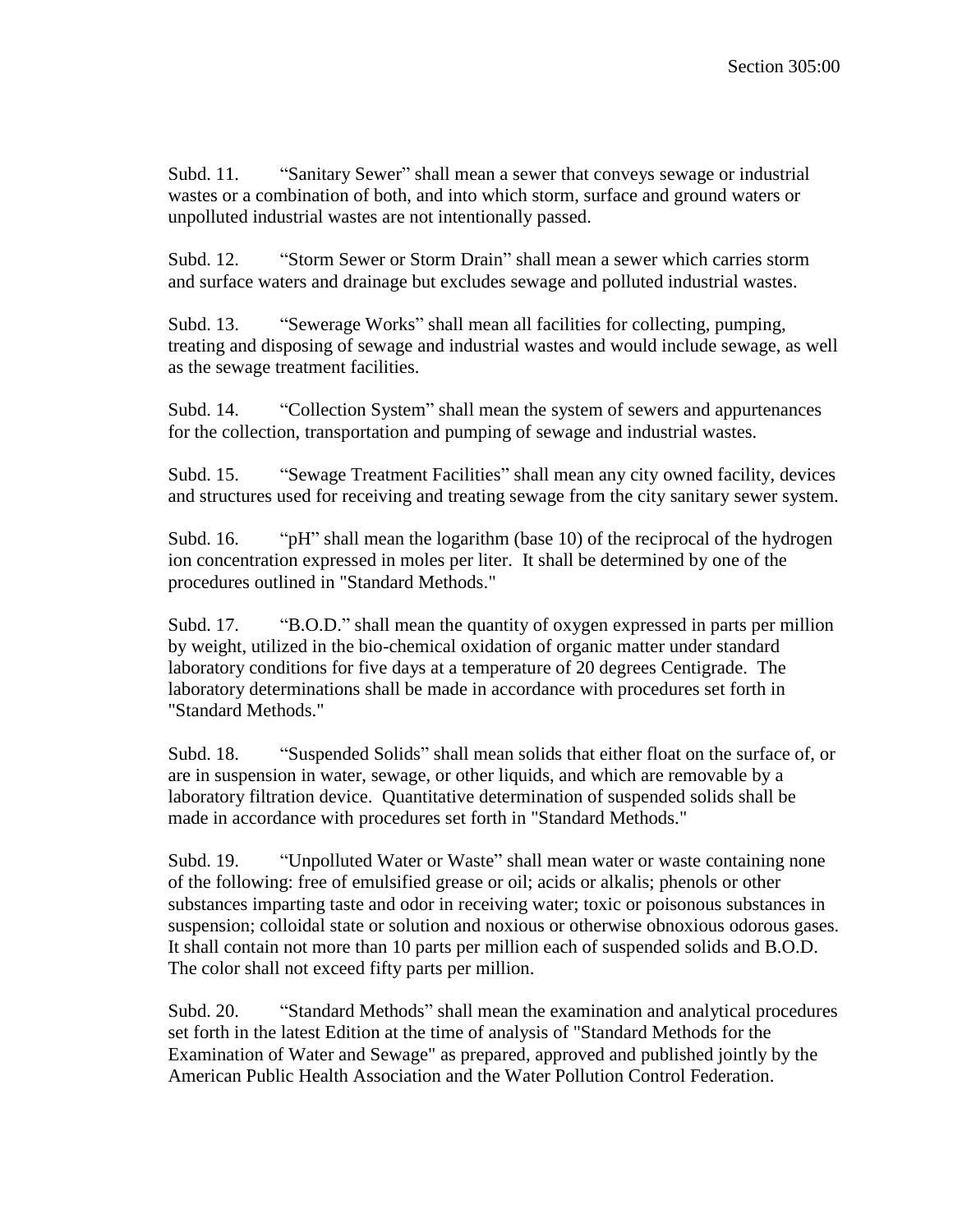Subd. 21. "Building Drain" shall mean that part of the lowest horizontal piping of a drainage system which receives the discharge from soil, waste, and other drainage pipes inside the walls of the building and conveys to the building sewer, beginning three feet outside the inner face of the building wall.

Subd. 22. "Building Sewer" shall mean the extension from the building drain to the sewer or other place of disposal.

Subd. 23. "Natural Outlet" shall mean any outlet into a watercourse, pond, ditch, lake or other body of surface or ground water.

Subd. 24. "Watercourse" shall mean a channel in which a flow of water occurs, either continuously or intermittently.

Subd. 25. "Parts per Million" shall mean a weight-to-weight ratio; the parts-permillion value multiplied by the factor 8.345 shall be equivalent to pounds per million gallons of water.

Subd. 26. "Industrial Service Charge" shall mean the charge made to users of the public sewer system whose wastes exceed in strength the concentration values established as representative of normal sewage or exceed 20,000 gallons in average daily flow.

Subd. 27. "Storm Water Runoff" shall mean that portion of the rain fall that is drained into the sewers.

Subd. 28. "Industrial Waste" shall mean water-borne solids, liquids or gaseous wastes resulting from and discharged, permitted to flow or escaping from any industrial, manufacturing or food processing operation or process or from the development of any natural resource, or any mixture of these with water or domestic sewage as distinct from normal domestic sewage.

Subd. 29. "Operation and Maintenance Cost" shall mean annual expenditures made by the city in the operation and maintenance of its sewage treatment facilities, consisting of and limited to the sums spent for each and all of the following purposes for the twelve month period prior to computing the industrial service charge:

- a. Wages and salaries of operating, maintenance and supervisory personnel, together with premiums paid on such wages and salaries for State of Minnesota workmen's compensation coverage and other insurance benefits normally paid by the city.
- b. Actual sums paid for electricity for light and power used for sewage collection and treatment facilities.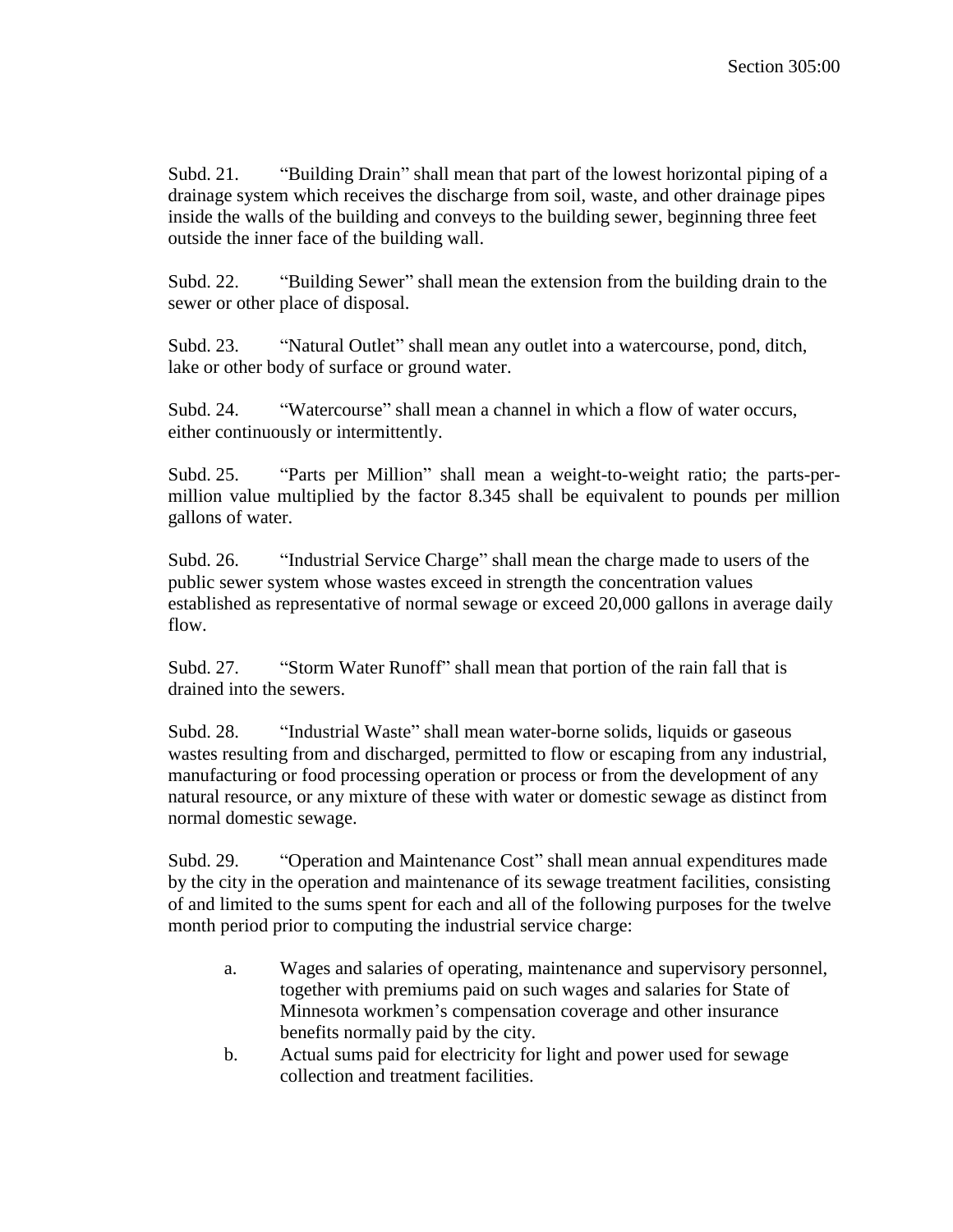- c. Actual sums paid for chemicals, fuel and other operating supplies.
- d. Actual sums paid for repairs to and maintenance of sewage treatment facilities and the equipment associated therewith.
- e. Actual sums paid as premiums for hazard insurance carried on sewerage works.
- f. Actual sums paid as premiums for insurance providing coverage against liability imposed by law for the injury to persons and/or property (including death) of any person or persons resulting from the use and maintenance of said sewerage works.

Section 305:02. Admission of Industrial Wastes into the Public Sewers.

Subd. 1. Approval Required. Review and acceptance of the approving authority shall be obtained prior to the discharge into the public sewers of any wastes and waters having:

- a. A 5-day 20 degrees Centigrade biochemical-oxygen-demand (B.O.D.) greater than 300 ppm.
- b. Suspended solids containing greater than 300 ppm.

Subd. 2. Pre-treatment. Where required, in the opinion of the approving authority, to modify or eliminate wastes that are harmful to the structures, processes or operation of the sewage disposal works, the person shall provide, at his expense, such preliminary treatment or processing facilities as may be determined necessary to render his wastes acceptable for admission to the public sewers.

Subd. 3. Grease, Oil and Sand Interceptors. Grease, oil and sand interceptors shall be provided for the proper handling of liquid wastes containing grease in excessive amounts or any flammable wastes, sand and other harmful ingredients; except that such interceptors shall not be required for private living quarters or dwellings. All interceptors shall be of a type and capacity approved by the approving authority and shall be located as to be readily and easily accessible for easy cleaning and inspection. Grease and oil interceptors shall be constructed of impervious materials capable of withstanding abrupt and extreme changes in temperature. They shall be of substantial construction, watertight and equipped with easily removable covers which, when bolted in place, shall be gastight and watertight. Where installed all grease, oil and sand interceptors shall be maintained by the owner, at his expense, in continuously efficient operation at all times.

Subd, 4. Submission of Information. Plans, specifications and any other pertinent information relating to proposed preliminary treatment or processing facilities shall be submitted for approval of the approving authority prior to the start of their construction, if the effluent from such facilities is to be discharged into the public sewers.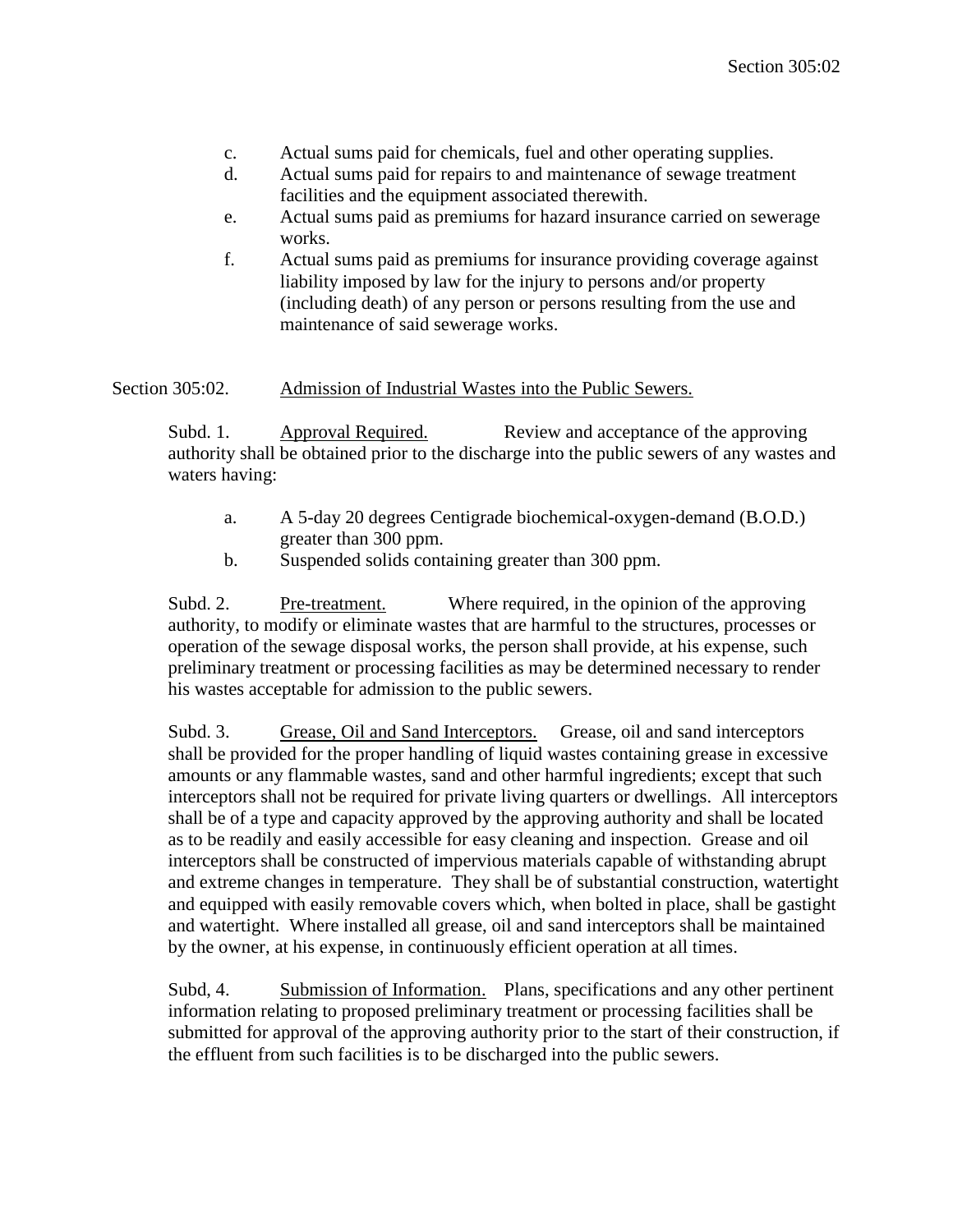Section 305:04. Prohibitive Discharges. No person shall discharge or cause to be discharged any storm water, ground water, roof run-off, sub-surface drainage, down spouts, yard drains, yard fountain and ponds or lawn sprays into any sanitary sewer. Storm water and all other unpolluted drainage shall be discharged to such sewers as are specifically designated as storm sewers or to a natural outlet approved by the approving authority. Unpolluted processed water may be discharged upon prior written approval of the approving authority to a storm sewer or natural outlet or into the sanitary sewer system by an indirect connection whereby such discharge is cooled, if required, and flows into the sanitary sewer at a rate not in excess of three gallons per minute, provided the waste does not contain materials or substances in suspension or solution in violation of the limits prescribed by this Section.

In cases where, and in the opinion of the approving authority, the character of the sewage from any manufacturer of industrial plant building or other premises is such that it will damage the system or cannot be treated satisfactorily in the system, the approving authority shall have the right to require such user to dispose of such waste otherwise and prevent it from entering the system.

No person shall discharge or cause to be discharged either directly or indirectly any of the following described substances, materials, waters or waste:

- (1) Any liquid having a temperature higher than 150 degrees Fahrenheit (65 degrees Centigrade).
- (2) Any water or wastes which contain wax, grease or oil, plastic or other substance that will solidify or become discernibly viscous at temperatures between 32 degrees to 150 degrees Fahrenheit.
- (3) Any solids, liquids or gases which by themselves or by interaction with other substances may cause fire or explosion hazards, or in any other way be injurious to persons, property, or the operator of the sewage disposal works.
- (4) Any solids, slurries or viscous substances of such character as to be capable of causing obstruction to the flow in sewers, or other interference with the proper operation of the sewage works, such as ashes, cinders, sand, mud, straw, shavings, metal, glass, rags, feathers, tar, plastics, wood, whole blood, paunch manure, hair and fleshlings, entrails, lime slurry, lime residues, chemical residues, paint residues, or bulk solids.
- (5) Any garbage that has not been properly comminuted or shredded. If properly comminuted or shredded, then it may be accepted under provisions established in Section 305:00.
- (6) Any noxious or malodorous substance, which either singly or by interaction with other substances is capable of causing objectionable odors, or hazard to life; or forms solids in concentrations exceeding limits established in Section 305:02 or creates any other condition deleterious to structures or treatment processes; or requires unusual provisions, alteration, or expense to handle such materials.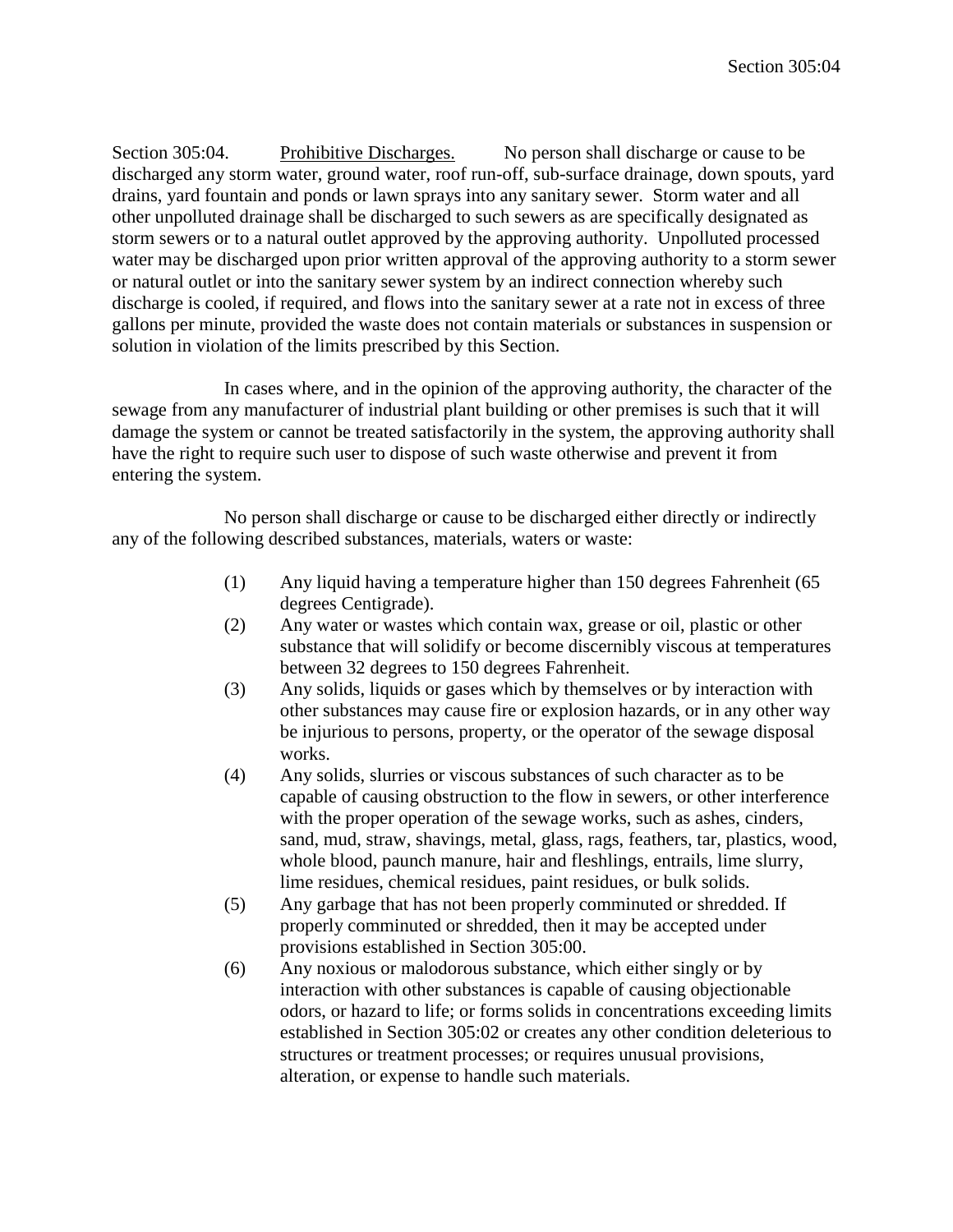- (7) Any waters or wastes having a pH lower than 5.5 or higher than 10.5 or having any corrosive property capable of causing damage or hazards to structures, equipment or personnel.
- (8) Any wastes or waters containing suspended or dissolved solids of such character and quantity that unusual attention or expense is required to handle such materials at the sewage treatment facilities.
- (9) Any waters or wastes containing a toxic or poisonous substance such as plating or heat treating wastes in sufficient quantity to injure or interfere with any sewage treatment process, to constitute a hazard to humans or animals, or to create any hazard in the receiving waters of the sewage treatment facilities.
- (10) Any cyanide greater than 1.0 part per million, as CN.
- (11) Any hexavalent chromium greater than 1.0 part per million.
- (12) Any trivalent chromium greater than 10 parts per million.
- (13) Any copper greater than 1.0 part per million.
- (14) Any nickel greater than 1.0 part per million.
- (15) Any cadmium greater than 1.0 part per million.
- (16) Any zinc greater than 1.0 part per million.
- (17) Any phenols greater than 12 parts per million.
- (18) Any iron greater than 5 parts per million.
- (19) Any tin greater than 1.0 parts per million.
- (20) Any radioactive wastes greater than allowable releases as specified by current United States Bureau of Standards Handbooks dealing with the handling and release of radioactivity.

Except in quantities, or concentrations, or with provisions as stipulated herein, it shall be unlawful for any person corporation or individual to discharge waters or wastes to the sanitary sewer containing:

- (1) Free or emulsified oil and grease exceeding on analysis an average of 100 parts per million (833 pounds per million gallons) of either or both of combinations of free or emulsified oil and grease, if, in the opinion of the approving authority, it appears probable that such wastes:
	- a. Can deposit grease or oil in the sewer lines in such manner to clog the sewers.
	- b. Are not amenable to bacterial action and will therefore pass to the receiving waters without being affected by normal sewage treatment processes, or
	- c. Can have deleterious effects on the treatment process due to the excessive quantities.
- (2) Cyanides or cyanogen compounds capable of liberating hydrocyanic gas on acidification in excess of one-half (0.5) part per million by weight as CN in the wastes from any outlet into the public sewers.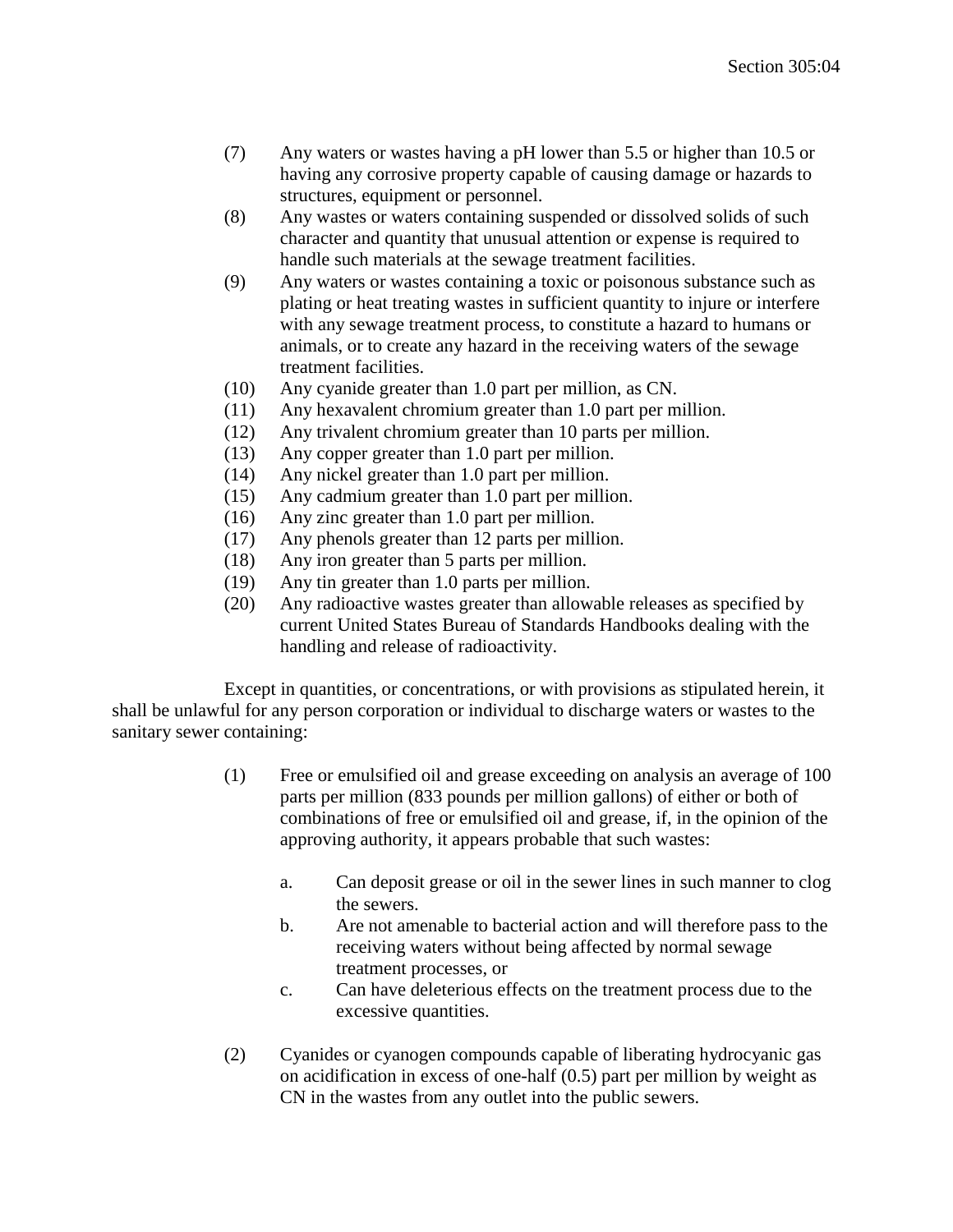- (3) Materials which exert or cause:
	- a. unusual concentrations of solids or composition; as for example, in total suspended solids of inert nature (such as Fuller's Earth) and/or in total dissolved solids (such as sodium chloride, or sodium sulfate),
	- b. excessive discoloration,
	- c. unusual biochemical oxygen demand or an immediate oxygen demand,
	- d. high hydrogen sulfide content, or
	- e. unusual flow and concentration shall be pretreated to a concentration acceptable to the city, if such wastes can (i) cause damage to collection facilities, (ii) impair the processes, (iii) incur treatment cost exceeding those of normal sewage, or (iv) render the water unfit for stream disposal or industrial use. Where discharge of such wastes to the sanitary sewer are not properly pretreated or otherwise corrected the approving authority may (i) reject the wastes or terminate the service of water and/or sanitary sewer, (ii) require control of the quantities and rates of discharge of such wastes, or (iii) require payment of surcharges for excessive cost for treatment provided such wastes are amenable to treatment by normal sewage plant facilities operated by the city.

Section 305:06. Control of Admissible Wastes. Within 120 days after passage of this ordinance, any person desiring to deposit or discharge any industrial waste mixture into the sewers or sewer works of the city or any sewer connected therewith, or who is now so doing, shall make written application to the approving authority for a permit therefor.

Subd. 1. Control Chambers. Within six months from the date of passage of this ordinance any person discharging or desiring to discharge an industrial waste mixture into the sewers or sewer works of the city, or any sewer connected therewith, shall provide and maintain in a suitable accessible position on his premises, or such premises occupied by him, an inspection chamber or manhole near the outlet of each sewer, drain, pipe, channel or connection which communicates with any sewer or sewer works of the city or any sewer connected therewith. Each such manhole or inspection chamber shall be of such design and construction which will prevent infiltration by ground and surface waters or introduction of slugs of solids by installation of screens with maximum openings of one inch but of sufficient fineness to prevent the entrance of objectionable slugs of solids to the sanitary sewage system and shall be so maintained by persons discharging wastes so that any authorized representative or employee of the city may readily and safely measure the volume and obtain samples of the flow at all times. Plans for the construction of control manholes or inspection chambers, including such flow measuring devices as may or may not be required, shall be approved by the approving authority prior to the beginning of construction.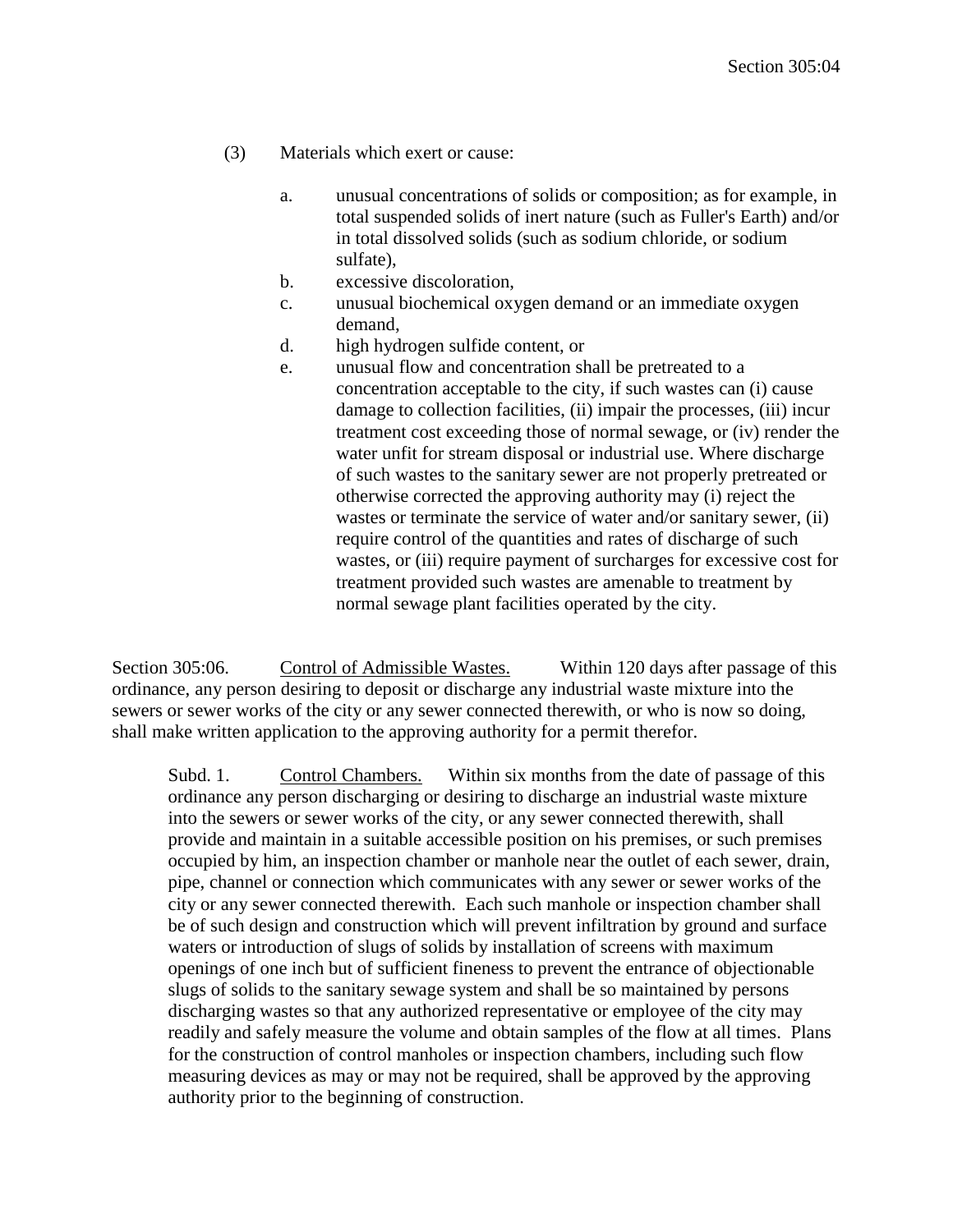Subd. 2. Measurement of Flow. The water consumption during the previous year, as determined from the meter records of the Water Department, shall be the valid basis for computing the sewage flow, unless actual sewage flow is measured by a recording meter of a type approved by the approving authority. The owner shall install and maintain such device in proper condition to accurately measure such flow. Upon failure to do so, the water consumption shall be the basis for determining the applicability of this ordinance and computing the industrial service charge.

When water is contained in a product or is evaporated or is discharged as polluted waste in an uncontaminated condition to surface drainage, an application may be made for a reduction in the volume of waste discharge to the public sewer, provided supporting data satisfactory to the approving authority is furnished. This data shall include a flow diagram, destination of water supply and/or waste, supported by submetering data installed on such process piping at the expense of the private owner.

Subd. 3. Sampling of Wastes. Sampling of the effluent of waste discharges may be accomplished manually or by the use of mechanical equipment to obtain a twenty-four (24) hour composite sample which would be representative of the total effluent. Samples shall be taken at intervals to be established by the contractual agreement between the owner and the approving authority, or at such intervals as determined by the approving authority as necessary to maintain a control over the discharges from the establishment. The method used in the examination of all bacteriological wastes to determine suspended solids, B.0.D. and prohibited wastes shall be those set forth in Section 305:00.

Section 305:08. Powers and Authority of Enforcing Agents. The approving authority shall be permitted to gain access to such properties as may be necessary for the purpose of inspection, observation, measurement, sampling and testing, in accordance with provisions of these regulations. Any person found to be violating any provision of this ordinance shall be served by the City with written notice stating the nature of the violation and providing a reasonable time limit for the satisfactory correction thereof. Any person who shall continue any violation beyond the time limit shall be disconnected from the sanitary sewer and/or water service after notice and hearing thereon. Such disconnection and any reconnection would be at the total expense of the customer.

Where acids and chemicals damaging the sewer lines or treatment processes are released to the sewer causing rapid deterioration of these structures of interfering with proper treatment of sewage, the approving authority is authorized to immediately terminate services by such measures as are necessary to protect the facilities.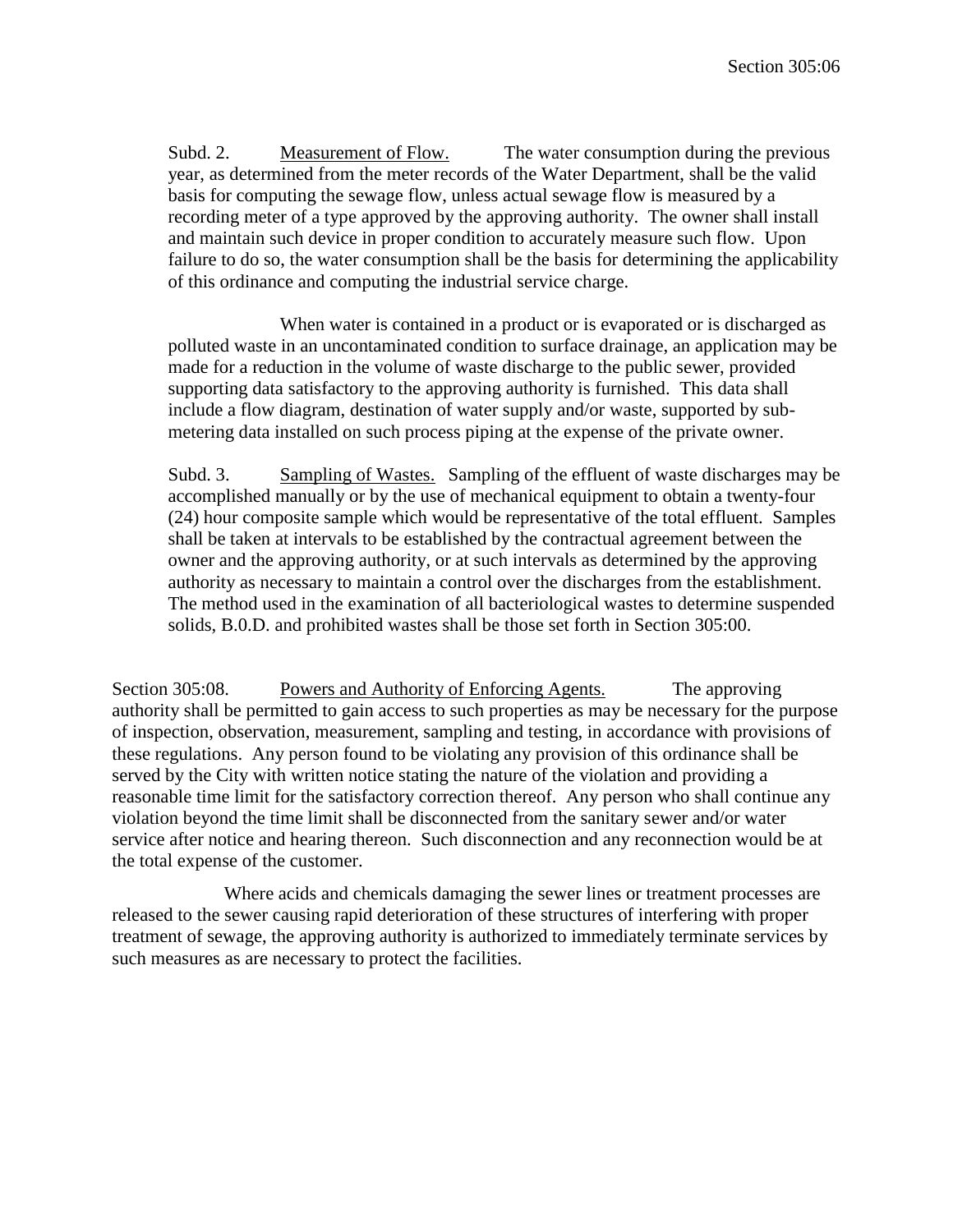Any person, firm or corporation violating any of the provisions of this ordinance shall be guilty of a misdemeanor and, upon conviction, shall suffer the appropriate penalty, as set forth in the ordinances of the City of Foley. Each day of each such violation shall be deemed a separate offense. Any person violating any of the provisions of this ordinance shall become liable to the City of any expense, loss or damage occasioned by the City by reason of such violation.

Section 305:10. Protection from Damage. No unauthorized person shall maliciously, willfully or negligibly break, damage, uncover, deface or tamper with any structure, appurtenance or equipment which is part of the municipal sewerage works. Any person violating this provision shall be subject to immediate arrest.

Section 305:12. Industrial Waste Charges. Persons or owners discharging wastes prohibited in Section 305:04, other than excessive B.O.D., or suspended solids, but having a concentration for a duration of fifteen (15) minutes greater than four (4) times that of "normal" sewage as measured by suspended solids and bio-chemical oxygen demand (B.O.D.) and/or a concentration during a twenty-four (24) hour period average of suspended solids or B.O.D. content in excess of "normal" domestic sewage or having a total wastewater flow in excess of 20,000 gallons during a twenty-four (24) hour period shall be charged on the basis of the following components:

- (1) Operation and Maintenance Charge. As its proportionate share of the expenses incurred by the city in the operation and maintenance of the city disposal facilities, the persons will pay to the city a monthly sum equal to the total of the two sums computed by the application of the following formulas and sampling procedures established by Section 305:06.
	- a. Persons total annual pounds B.O.D. divided by the total annual pounds B.O.D. at the city sewage treatment facilities; the result so obtained to be multiplied by  $O & M \text{ cost of the}$ sewage treatment facilities, and the result so obtained multiplied by one-twenty fourth (1/24th).
	- b. Persons total annual gallons of sewage divided by the total annual gallons of sewage at the city sewage treatment facilities; the result so obtained to be multiplied by  $O & M$  cost of the city sewage treatment facilities and the result so obtained multiplied by onetwenty-fourth (1/24th).
- (2) Capital Contributions. As a capital contribution the person shall pay a monthly basis for a period not to exceed fifteen (15) years, a sum computed by the application of the following formula: